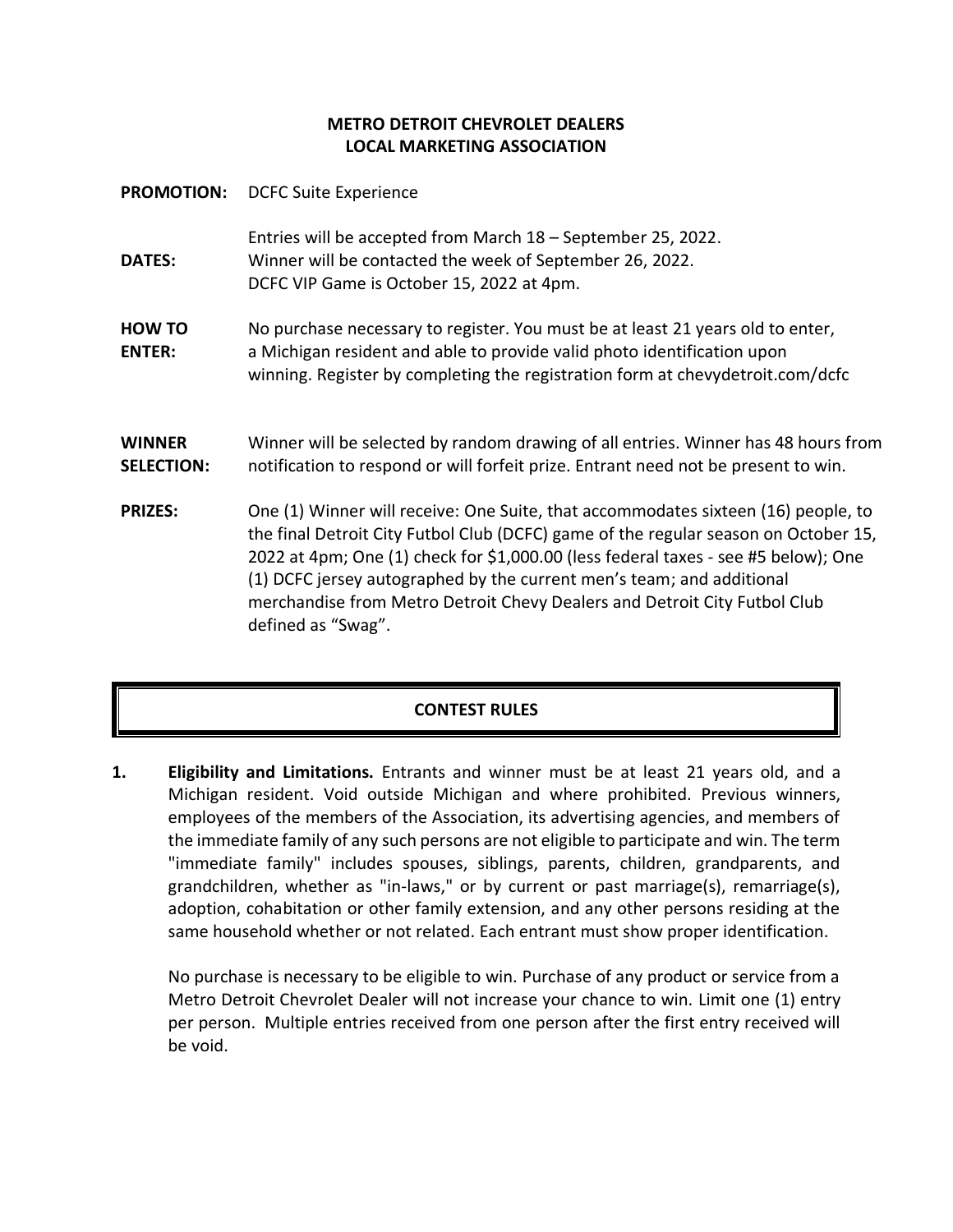- **2. Publicity and Marketing.** By participating, all entrants and winners grant the Association exclusive permission to use their names, location, characters, photographs, voices, and likenesses in connection with promotion of this and other contests and waive any claims to royalty, right, or remuneration for such use. You also grant permission to the Association to contact you from time to time, for market research purposes or to provide promotional messages (in the form of mail or email) about services and specials offered by the Association or its member dealerships.
- **3. Odds of Winning.** Odds of winning are based on the number of entries received.
- **4. Prize Release.** By participating, each entrant and winner waives any and all claims of liability against the Association, its members and agents, for any loss, which may occur from the conduct of, or participation in, the contest, or from the use of any prize.
- **5. Taxes.** Any valuation of the prize awarded is based on available information provided to the LMA and the value of any prize awarded to a winner will be reported for tax purposes as required by law. Winner must provide all reasonable information requested by the LMA including, but not limited to name, address, email address, driver's license or state identification number, telephone number and social security number. The winner is responsible for payment of all federal, state, and local income taxes applicable on the prize awarded based on its' value and must pay to the LMA for transmission to the IRS 25% of the value of the grand prize at the time it is claimed. The total value of this prize is \$2,400.00. The LMA will deduct \$600.00 for federal taxes and the Grand Prize Winner will receive a check for \$400.00 on Saturday, October 15, 2022, at Keyworth Stadium prior to the DCFC game at 4pm.
- **6. No Substitution.** The prize cannot be substituted for any other items by the winner. The winner cannot assign or transfer the prize.
- **7. Applicable Laws.** This contest is subject to all applicable laws and regulations. The Association is not responsible for typographical or other errors in the printing, offering or administration of the contest or in the announcement of the prize.
- **8. Participation Release**. By entering, each entrant represents they are eligible and agree to be bound by these rules and the decisions of the Association in all matters including, without limitation, eligibility of contestants. Each entrant and winner releases both Detroit City Futbol Club and the Association, its directors, officers, advertising representatives and agents from any and all liability for any injuries, losses or damages of any kind resulting from entrants entry into this contest or from acceptance, possession or use of the prize and waives any such claims. If for any reason the potential winner is ineligible, unable or unwilling to take possession of the prize, then the potential winner will be disqualified and forfeit the prize and an alternate winner will be selected by the LMA in its' sole discretion at random from among all remaining entries. In such event, the disqualified potential Grand Prize Winner will not be awarded any prize.